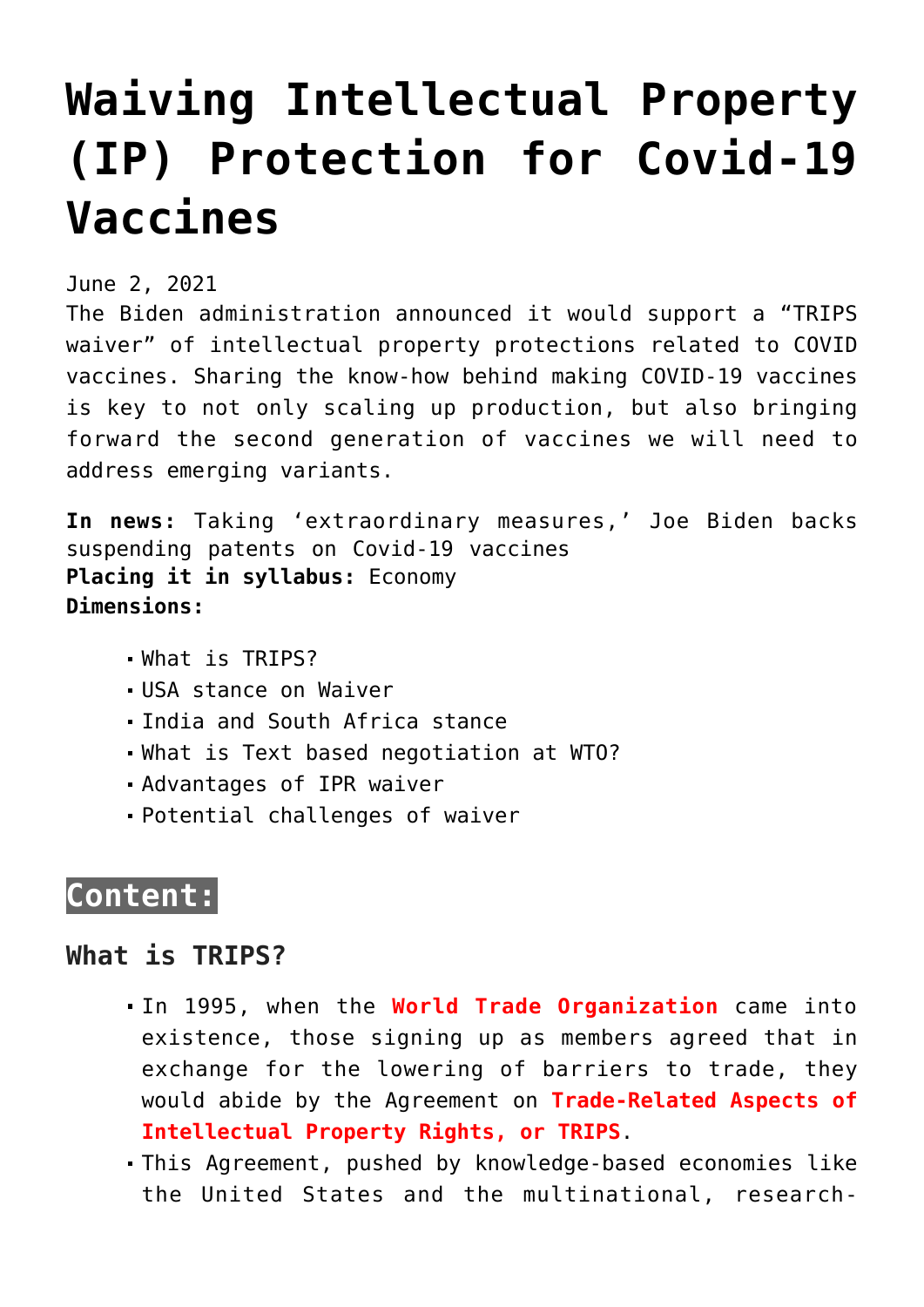intensive pharmaceutical industry, imposed a base of protections for intellectual property rights, from patents to copyrights.

- Before this was negotiated, more than 50 countries did not recognize patent protection on pharmaceutical products.
- The TRIPS Agreement changed that, and after a transition period of 10 years, ratcheted up these requirements on all but the least developed countries.
- Middle-income countries like India came into compliance by 2005.

#### **TRIPS waiver for COVID vaccines:**

The TRIPS waiver refers to a proposal to the World Trade Organization to **waive intellectual property rights protection for technologies needed to prevent, contain, or treat COVID-19** "until widespread vaccination is in place globally, and the majority of the world's population has developed immunity."

The TRIPS waiver just seeks to **temporarily suspend these protections** until the pandemic has ended, so the world can better access the knowledge needed to combat the worst pandemic in a century.

#### **USA stance on Waiver:**

- The United States had been a major holdout at the World Trade Organization over a proposal to suspend some of the world economic body's intellectual property protections related to Covid Vaccines.
- But President Joe Biden had come under increasing pressure to throw his support behind the proposal
- In May 2021, the United States reversed its earlier stance and announced support for waiving intellectual property protection for Covid-19 vaccines, saying extraordinary circumstances call for extraordinary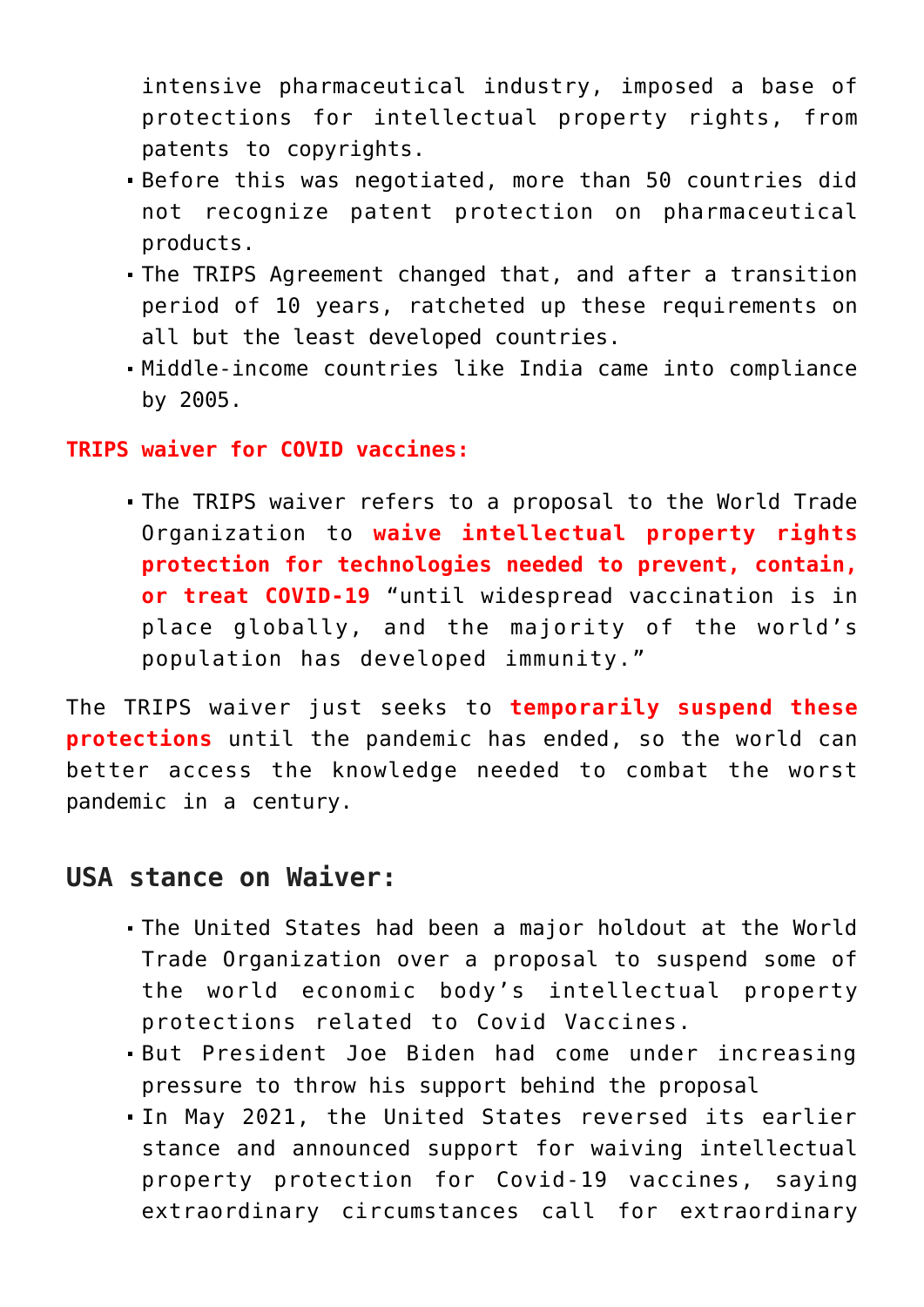measures.

United States Trade Representative Katherine Tai said the US will pursue **"text-based negotiations"** on the waiver at the World Trade Organization (WTO).

### **India and South Africa stance:**

- In October 2020, India and South Africa had asked the WTO to waive certain conditions of the Trade Related Aspects of Intellectual Property Rights (TRIPS) Agreement that could impede timely access to affordable medical products to combat Covid-19.
- The countries had asked the TRIPS Council to recommend, "as early as possible", a waiver on the implementation, application and enforcement of four sections in the second part of the agreement.
- These sections  $-1$ , 4, 5, and  $7$  pertain to copyright and related rights, industrial designs, patents, and the protection of undisclosed information.
- The proposal had said that developing countries "especially", may face institutional and legal difficulties when using flexibilities available in the TRIPS Agreement.

#### **What are patents?**

- A patent represents a powerful intellectual property right, and is an exclusive monopoly granted by a government to an inventor for a limited, pre-specified time.
- It provides an **enforceable legal right** to prevent others from copying the invention.
- Patents can be either process patents or product patents.
- A **product patent** ensures that the rights to the final product is protected, and anyone other than the patent holder can be restrained from manufacturing it during a specified period, even if they were to use a different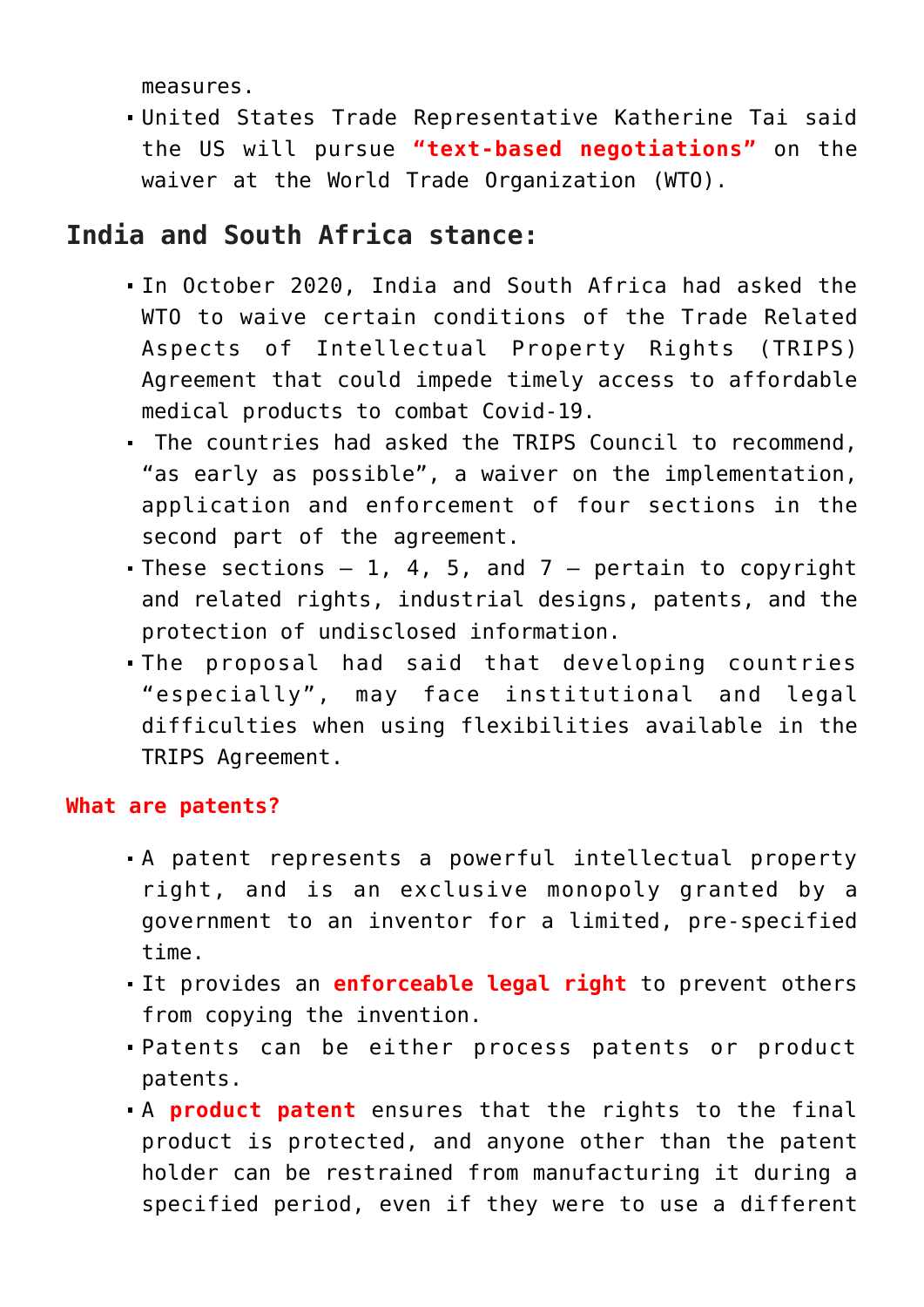process.

- A **process patent** enables any person other than the patent holder to manufacture the patented product by modifying certain processes in the manufacturing exercise.
- India moved from product patenting to process patenting in the 1970s, which enabled India to become a significant producer of generic drugs at global scale, and allowed companies like Cipla to provide Africa with anti-HIV drugs in the 1990s.

But due to obligations arising out of the TRIPS Agreement, India had to amend the **Patents Act in 2005**, and switch to a product patents regime across the pharma, chemicals, and biotech sectors.

## **What are Text Based Negotiations at WTO?**

- Text-based negotiations involve negotiators exchanging texts with their preferred wording and then thrashing out a consensus on the working
- Negotiations are expected in a mix of virtual and inperson meetings. They will take time given the consensus-based nature of the institution and the complexity of the issues involved.
- All 164 WTO members must agree on the draft, and any one member can veto it.

## **Advantages of IPR waiver :**

#### *Boosting production:*

- Sharing the know-how behind making COVID-19 vaccines is key to scale up production.
- It also allows for bringing forward the second generation of vaccines we will need to address emerging variants.

#### *Bringing vaccine equity:*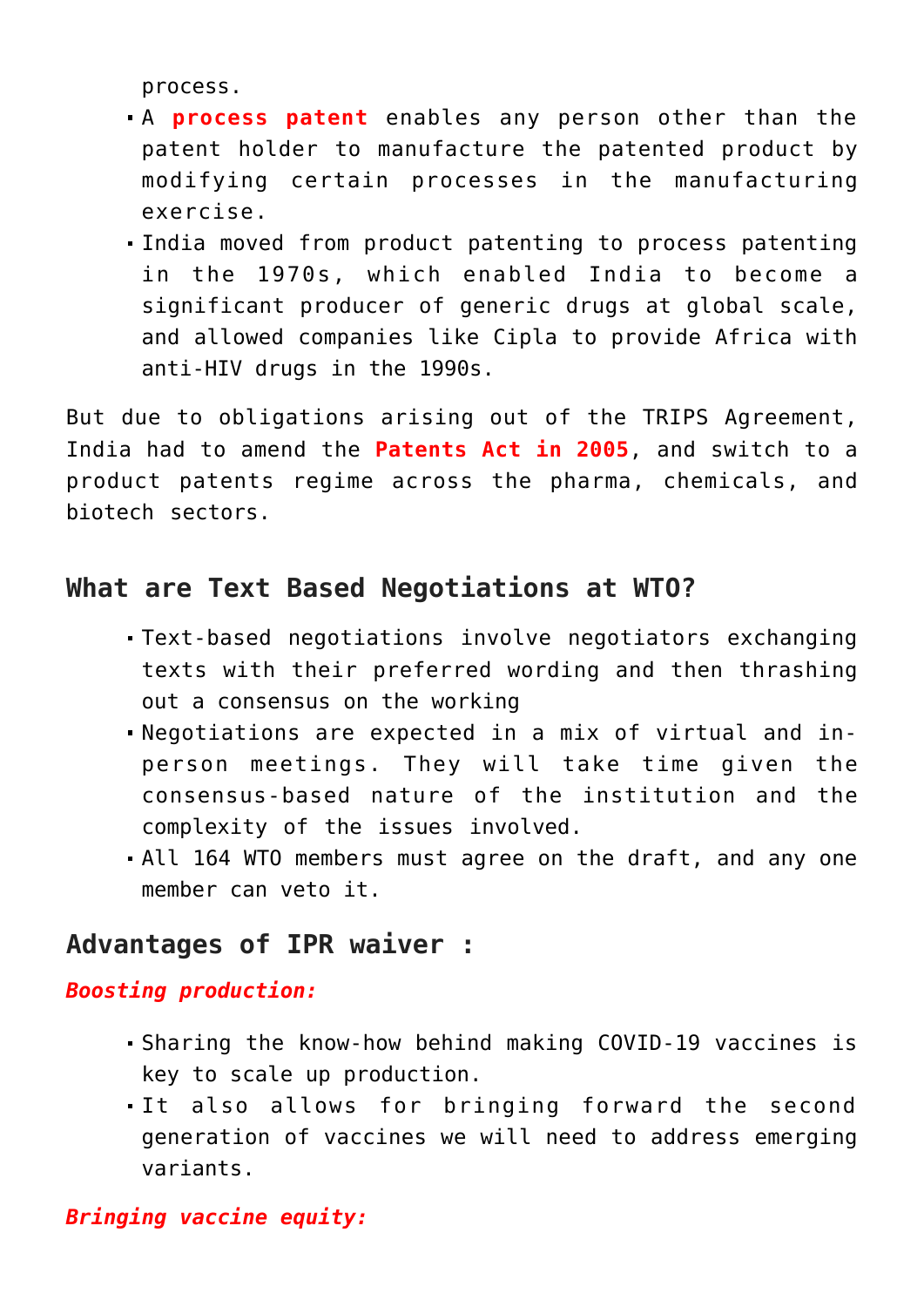No single vaccine manufacturer can produce enough vaccines to cover the globe, and demand has far outstripped supply, with high-income countries taking the lion's share of reserved doses.

#### *Diversification of Production:*

- The IP waiver might open up space for production of Covid vaccines with emergency use authorisations (EUA) such as those developed by Pfizer, Moderna, AstraZeneca, Novavax, Johnson & Johnson and Bharat Biotech — on a larger scale in middle-income countries.
- Most production is currently concentrated in high-income countries; production by middle-income countries has been happening through licensing or technology transfer agreements

## **Potential challenges of waiver:**

Multinational pharmaceutical companies have vocally opposed the waiver, and disclosure forms from the first quarter of 2021 reveal that over 100 lobbyists had been enlisted to oppose the TRIPS waiver.

#### *Disincentive for future innovation*

- companies will be reluctant to invest in new technology if they feel that they cannot reap full financial benefit from their successes.
- Pharma companies including Pfizer and AstraZeneca have opposed the proposed waiver — saying eliminating IP protections would undermine the global response to the pandemic, including the ongoing R&D efforts to tackle new variants

#### *Safety and Quality Concerns*

Pharma Companies also argue that waiving IPR & opening production facilities in developing countries could also undermine public confidence in vaccine safety and create